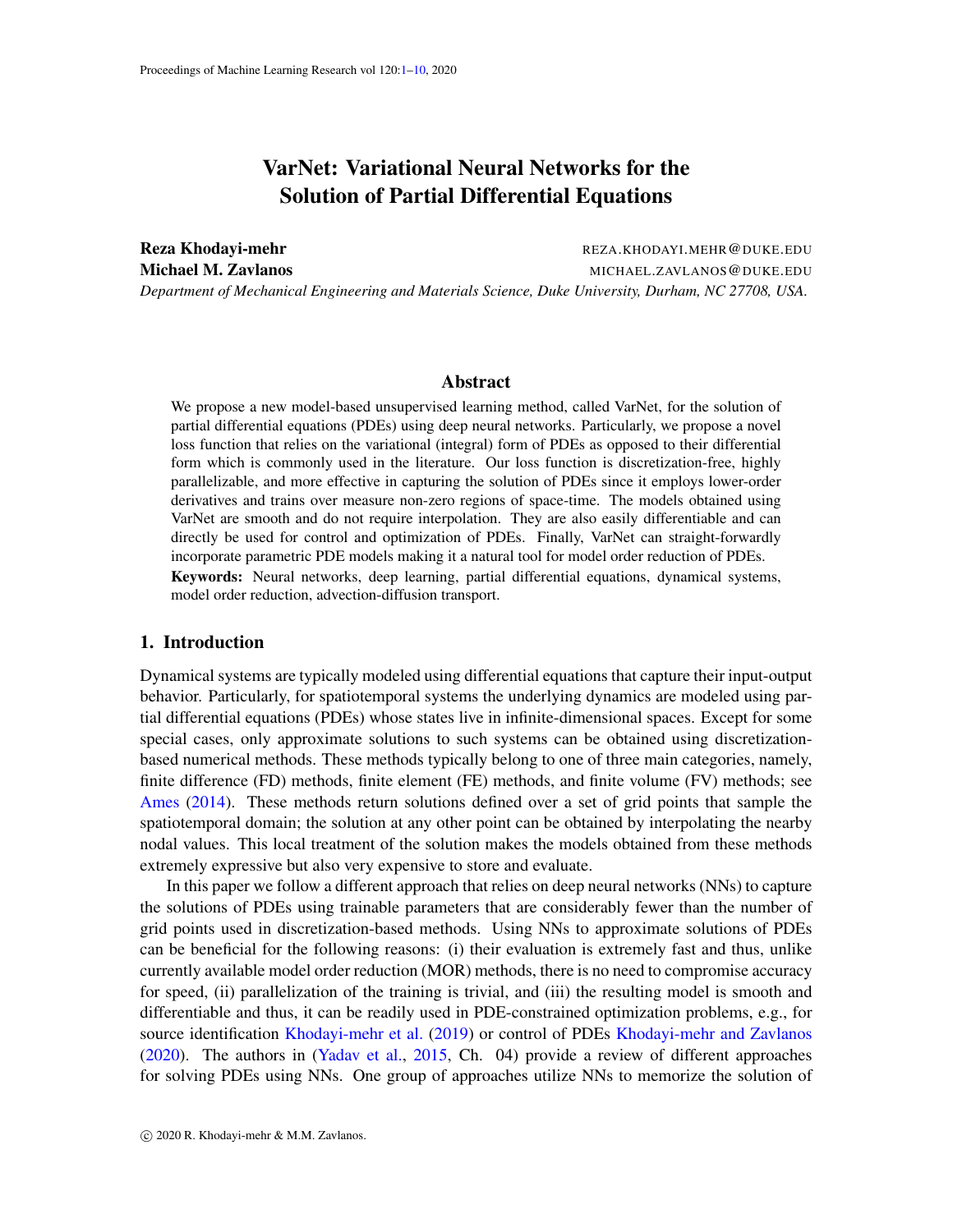PDEs. Particularly, they solve the PDE using a numerical method to obtain labeled training data and often utilize convolutional NNs (CNNs), being powerful image processing tools, to capture the numerical solution in a supervised learning way [Khoo et al.](#page-8-3) [\(2017\)](#page-8-3). For instance, [Guo et al.](#page-8-4) [\(2016\)](#page-8-4) propose a fluid dynamics solver that utilizes a CNN to predict the velocity field in steadystate problems resulting in a stellar speedup of four orders-of-magnitude in computation time. [Long](#page-9-2) [et al.](#page-9-2) [\(2017\)](#page-9-2) propose PDE-NET that is capable of identifying partial differential operators as well as approximating the solution of PDEs. Note that these approaches do not replace numerical methods but rather rely on them and introduce an extra layer of approximation. There exist another group of methods called FE-NNs which represent the governing FE equations at the element level using artifical neurons [Xu et al.](#page-9-3) [\(2012\)](#page-9-3); [Ramuhalli et al.](#page-9-4) [\(2005\)](#page-9-4). These approaches scale with the number of discretization points and are similar in spirit to numerical methods like the FE method.

Most relevant to the approach proposed in this paper is a set of works that also directly train a NN to approximate the solution of PDEs in an unsupervised learning way. One of the early works of this kind is proposed by [Lagaris et al.](#page-9-5) [\(1998\)](#page-9-5) that uses the residual of the differential form of the PDE to define the required loss function. In order to remove the constraints from the training problem, the authors only consider simple domains for which the boundary conditions (BCs) can be manually enforced by a change of variables. [Avrutskiy](#page-8-5) [\(2017\)](#page-8-5) elaborates more on this technique. Although these approaches attain comparable accuracy to numerical methods, they are impractical since in general enforcing the BCs is as difficult as solving the original PDE. Following a different approach, [Rudd](#page-9-6) [\(2013\)](#page-9-6) utilizes a constrained back-propagation algorithm to enforce the initial and boundary conditions during training. In order to avoid solving a constrained training problem, [Shirvany et al.](#page-9-7) [\(2009\)](#page-9-7) add the constraints corresponding to BCs to the objective as penalty terms. Similarly, [Sirignano and Spiliopoulos](#page-9-8) [\(2017\)](#page-9-8) focus on the solution of PDEs with high dimensions using a long short-term memory architecture and prove a convergence result for the solution as the number of trainable parameters of the NN is increased. A similar approach is proposed by [Raissi](#page-9-9) [et al.](#page-9-9) [\(2019\)](#page-9-9) that utilizes the physical laws modeled by PDEs as regularizing terms to guide the learning process, while [Zhu et al.](#page-9-10) [\(2019\)](#page-9-10) use the PDEs to define energy fields that are minimized to train CNNs to predict the PDE solutions at discrete sets of points. Alternatively, reinforcement learning can be used to train NNs that approximate the solutions of PDEs. For instance, [Wei et al.](#page-9-11) [\(2018\)](#page-9-11) use the actor-critic algorithm where the PDE residual acts as the critic.

Compared to this literature, the contributions of this paper are as follows: (i) The literature discussed above uses the PDE residual in its differential form as the loss function which requires an extremely large number of training points to adequately learn the PDE solution. Instead, we propose a novel loss function that relies on the variational (integral) form of the PDE. This loss function contains lower order derivatives so that the solution of the PDE can be estimated more accurately. Mroeover, it considers segments of space-time as opposed to single points and imposes fewer smoothness requirements on the solution. (ii) We develop the VARNET library [Khodayi-mehr](#page-8-6) [and Zavlanos](#page-8-6) [\(2019a\)](#page-8-6) that uses the proposed deep learning framework to solve PDEs. Using NNs to approximate solutions of PDEs makes it trivial to solve them parametrically. Consequently, a great strength of the VARNET library is that it can also be used as a powerful MOR tool. To demonstrate the capabilities of the VARNET library, we focus on the advection-diffusion (AD) equation although the presented approach applies to any PDE that can be solved using the FE method. Discretizationbased solutions to the AD-PDE often have stability issues for highly advective problems [Hughes and](#page-8-7) [Wells](#page-8-7) [\(2005\)](#page-8-7) which are magnified when the model is reduced. Through simulations we demonstrate that unlike traditional MOR methods, our approach does not suffer from such instability issues. (iii)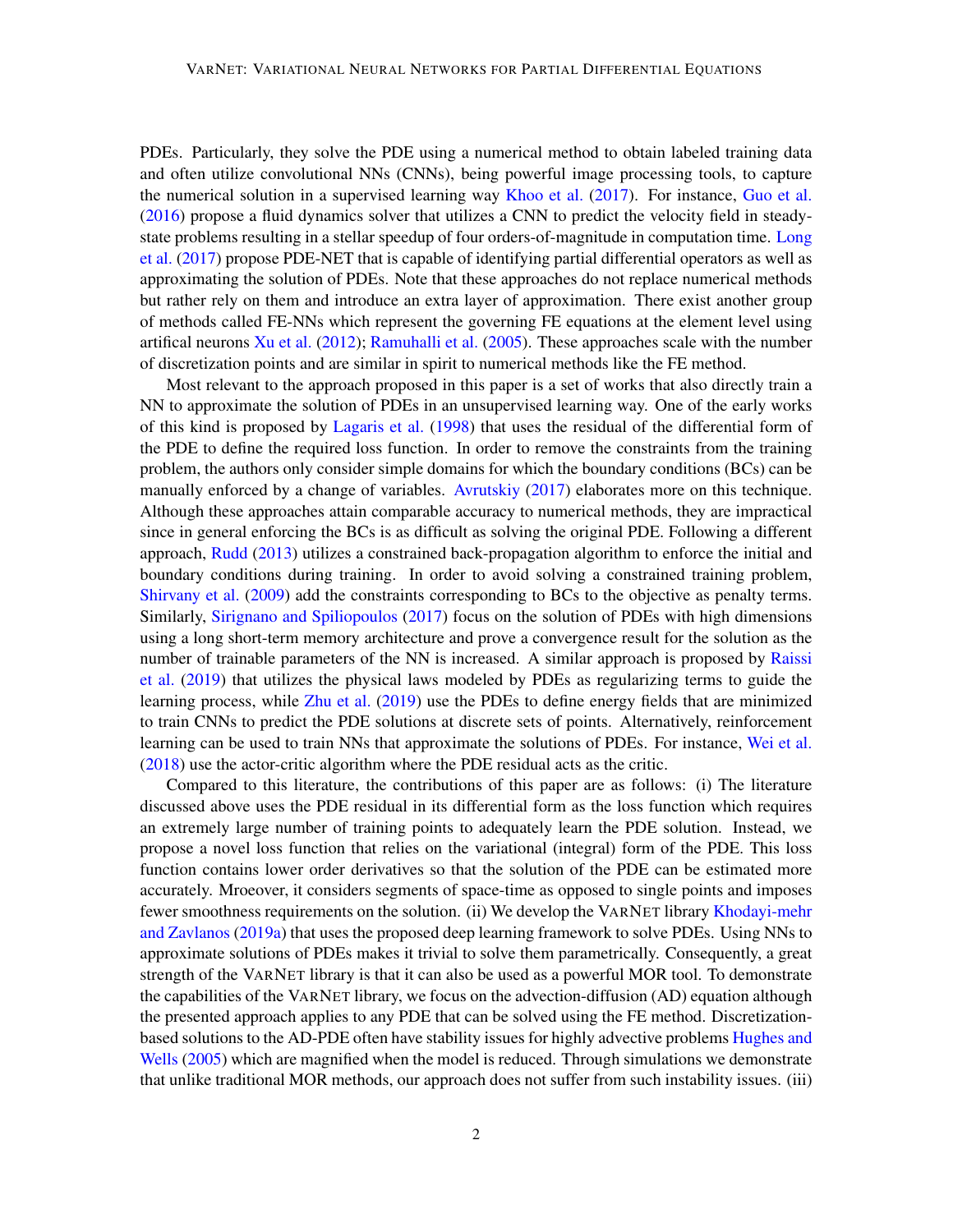We also propose a new way to optimally select the points needed to train the NNs that is informed by the feedback obtained from the PDE residual. Our optimal sampling method considerably improves the efficiency of the training and the accuracy of the resulting models. The details of this optimal sampling method can be found in [Khodayi-mehr and Zavlanos](#page-8-8) [\(2019b\)](#page-8-8).

#### 2. Problem Definition

#### 2.1. Advection-Diffusion PDE

Let  $\Omega \subset \mathbb{R}^d$  denote a domain of interest where d is its dimension and let  $\mathbf{x} \in \Omega$  denote a location in this domain and  $t \in [0, T]$  denote the time variable. Furthermore, consider a velocity vector field  $\mathbf{u}:[0,T]\times\Omega\to\mathbb{R}^d$  and its corresponding diffusivity field  $\kappa:[0,T]\times\Omega\to\mathbb{R}_+$ . Then, the transport of a quantity of interest  $c : [0, T] \times \Omega \to \mathbb{R}$ , e.g., a chemical concentration, in this domain is described by the advection-diffusion (AD) PDE [Hundsdorfer](#page-8-9) [\(1996\)](#page-8-9)

<span id="page-2-0"></span>
$$
\dot{c} = -\nabla \cdot (-\kappa \nabla c + \mathbf{u} \, c) + s,\tag{1}
$$

where  $\dot{c} = \partial c/\partial t$  denotes the time derivative and  $s : [0, T] \times \Omega \rightarrow \mathbb{R}$  is the source field.

Given an appropriate initial condition (IC) and a set of boundary conditions (BCs), it can be shown that the AD-PDE [\(1\)](#page-2-0) is well-posed and has a unique solution [Reddy](#page-9-12) [\(2013\)](#page-9-12). In this paper, we use the following IC and BCs:

<span id="page-2-2"></span><span id="page-2-1"></span>
$$
c(0, \mathbf{x}) = g_0(\mathbf{x}) \quad \text{for } \mathbf{x} \in \Omega,
$$
 (2a)

$$
c(t, \mathbf{x}) = g_i(t, \mathbf{x}) \text{ for } \mathbf{x} \in \Gamma_i,
$$
\n(2b)

where  $\Gamma_i$  for  $i \in \{1, \ldots, n_b\}$  denote the boundaries of  $\Omega$ . Equation [\(2a\)](#page-2-1) describes the initial state of the field at time  $t = 0$  whereas equation [\(2b\)](#page-2-2) prescribes the field value along the boundary  $\Gamma_i$  as a time-varying function.

We refer to the parameters that appear in the AD-PDE [\(1\)](#page-2-0), i.e., the velocity, diffusivity, and source fields as well as the IC and BCs, as the input data. Any of these fields can depend on secondary parameters which consequently means that the solution of the AD-PDE will depend on those secondary parameters. For instance, in source identification problems, a parametric solution of the AD-PDE is sought as the properties of the source term  $s(t, x)$  vary. This parametric solution is then used to solve a PDE-constrained optimization problem [Khodayi-mehr et al.](#page-8-1) [\(2019\)](#page-8-1). In general, secondary parameters can also appear in MOR of PDEs. In the following, we denote by  $\mathbf{p} \in \mathcal{P} \subset \mathbb{R}^m$  the set of m secondary parameters that the PDE input-data depend on, where  $\mathcal P$  is the set of feasible values.

#### 2.2. Training Problem

Discretization-based numerical methods, e.g., the FE method, can be used to approximate the solution of the AD-PDE [\(1\)](#page-2-0). As discussed earlier, these methods although very expressive, are computationally demanding to store and evaluate. Furthermore, it is not straightforward to obtain parametric solutions of PDEs using these methods. Utilizing neural networks (NNs) to solve PDEs, allows us to directly obtain differentiable parametric solutions of PDEs that are computationally more efficient to evaluate and require considerably less memory to store.

Let  $\theta \in \mathbb{R}^n$  denote the weights and biases of the NN, a total of n trainable parameters. Then the solution of the AD-PDE can be approximated by the nonlinear output function  $f(t, \mathbf{x}; \mathbf{p}, \theta)$  of this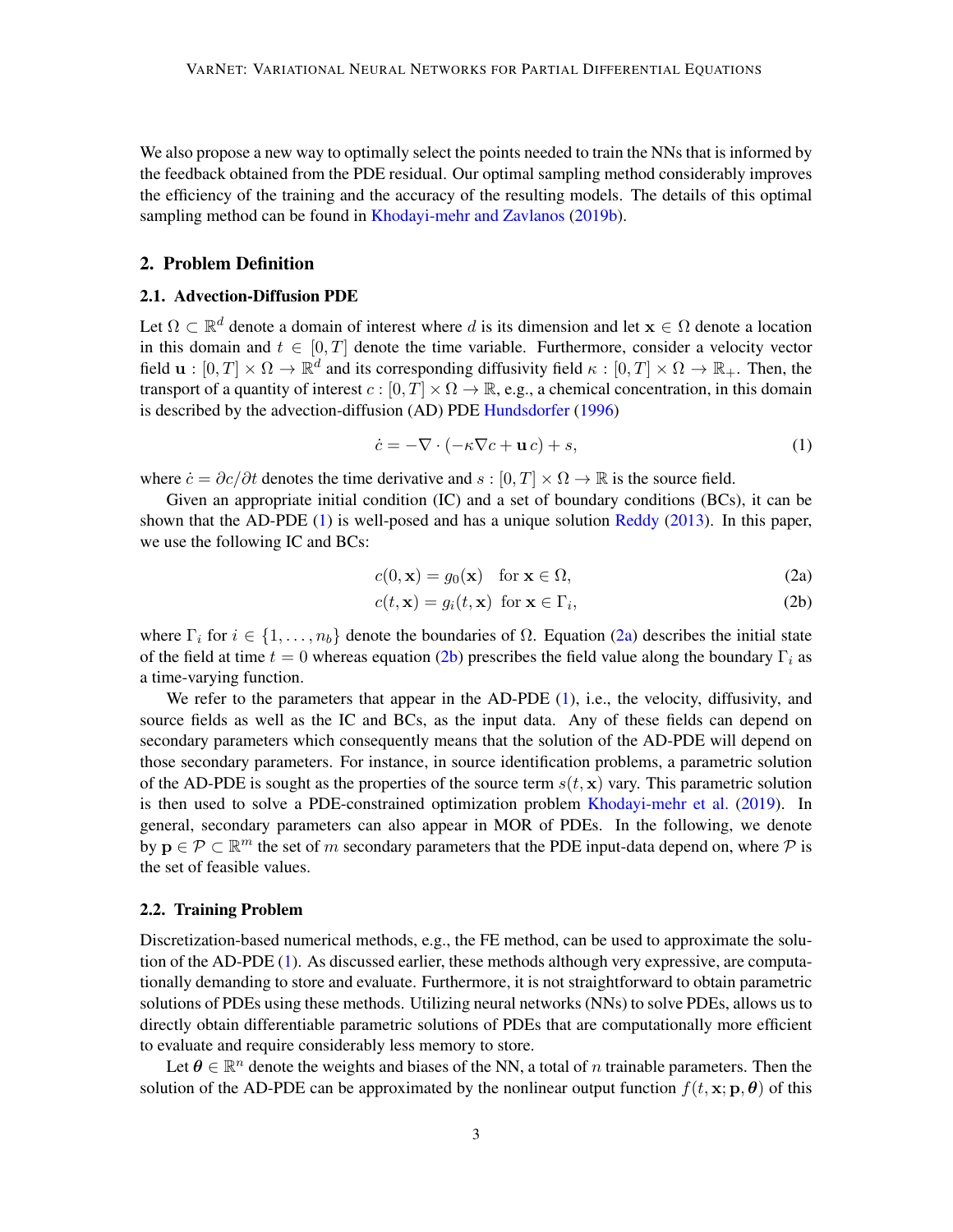NN, where  $f : [0, T] \times \Omega \to \mathbb{R}$  maps the spatiotemporal coordinates t and x to the scalar output field of the PDE, given a value for the secondary parameters p. Note that the input of the NN consists of the coordinates t and x as well as the parameters p and its dimension is  $1+d+m$ . In the following, we drop the arguments p and  $\theta$  whenever they are not explicitly needed.

<span id="page-3-0"></span>Problem 1 (Training Problem) *Given the PDE input-data and the NN function* f(·) *with* n *train*able parameters, find the optimal value  $\boldsymbol{\theta}^* \in \mathbb{R}^n$  such that

<span id="page-3-1"></span>
$$
\boldsymbol{\theta}^* = \operatorname{argmin} \int_{\mathcal{P}} \int_{T} \int_{\Omega} \left| c(t, \mathbf{x}; \mathbf{p}, \boldsymbol{\theta}) - f(t, \mathbf{x}; \mathbf{p}, \boldsymbol{\theta}) \right|^2 d\mathbf{x} dt d\mathbf{p},\tag{3}
$$

*where*  $c(\cdot)$  *denotes the true solution of the PDE.* 

The simplest approach to solve Problem  $1$  is to use supervised learning to obtain an approximate solution of the PDE using labeled data collected from numerical methods and a loss function defined by objective [\(3\)](#page-3-1). The NN then acts merely as a memory cell and an interpolator to store the solution more efficiently than storing the values at all grid points. This approach does not alleviate the need for discretization-based methods but instead relies on them. Alternative methods exist that train the NN in an unsupervised way. A typical approach is to consider a loss function defined by the PDE residual obtained when the approximate solution  $f(\cdot)$  is substituted in [\(1\)](#page-2-0). This approach has two problems. First, for the AD-PDE [\(1\)](#page-2-0) it requires evaluation of second order derivatives of  $f(.)$ . Estimating a function from its higher order derivatives is inefficient since differentiation only retains slope information and is agnostic to translation. Second, training the differential form of the PDE amounts to learning a complicated field by only considering values at a limited set of points, i.e., a measure-zero set, ignoring correlations in space-time. Next, we propose a different approach that addresses these issues by defining a loss function that relies on the variational form of the PDE.

## 3. Neural Networks for Solution of PDEs

### 3.1. Variational Loss Function

The goal of Problem [1](#page-3-0) is to learn the parameters  $\theta$  of the NN so that for all values of p, the function  $f(\cdot)$  approximates the solution of the AD-PDE [\(1\)](#page-2-0) as well as possible. To capture this, we define a loss function  $\ell : \mathbb{R}^n \to \mathbb{R}_+$  based on the variational form of the AD-PDE [\(1\)](#page-2-0) that reflects how well the function  $f(\cdot)$  approximates the solution of [\(1\)](#page-2-0). Let  $v : [0, T] \times \Omega \to \mathbb{R}$  be an arbitrary compactly supported test function. Then, the variational form of the AD-PDE is given as

<span id="page-3-2"></span>
$$
l(c,v) = \int_0^T \int_{\Omega} \left[ \nabla c \cdot (\kappa \nabla v + \mathbf{u} v) - c \dot{v} - s v \right] d\mathbf{x} dt = 0.
$$
 (4)

This variational form only requires the first-order spatial derivative and also an integration over a non-zero measure set as opposed to a single point. The test function acts as a weight on the PDE residual and the idea is that if [\(4\)](#page-3-2) holds for a reasonable number of test functions  $v(t, x)$  with their compact supports located at different regions in space-time  $[0, T] \times \Omega$ , the function  $f(\cdot)$  has to satisfy the PDE. A very important feature of the test function  $v(t, x)$  is that it is compactly supported. This allows local treatment of the PDE as opposed to considering the whole space-time at once and is the basis of the FE method [Hughes](#page-8-10)  $(2012).<sup>1</sup>$  $(2012).<sup>1</sup>$  $(2012).<sup>1</sup>$  $(2012).<sup>1</sup>$ 

<span id="page-3-3"></span><sup>1.</sup> See [Khodayi-mehr and Zavlanos](#page-8-8) [\(2019b\)](#page-8-8) for the explicit form of the test function  $v(t, x)$ , the derivation of the variational form, and details on the numerical computation of the variational form [\(4\)](#page-3-2).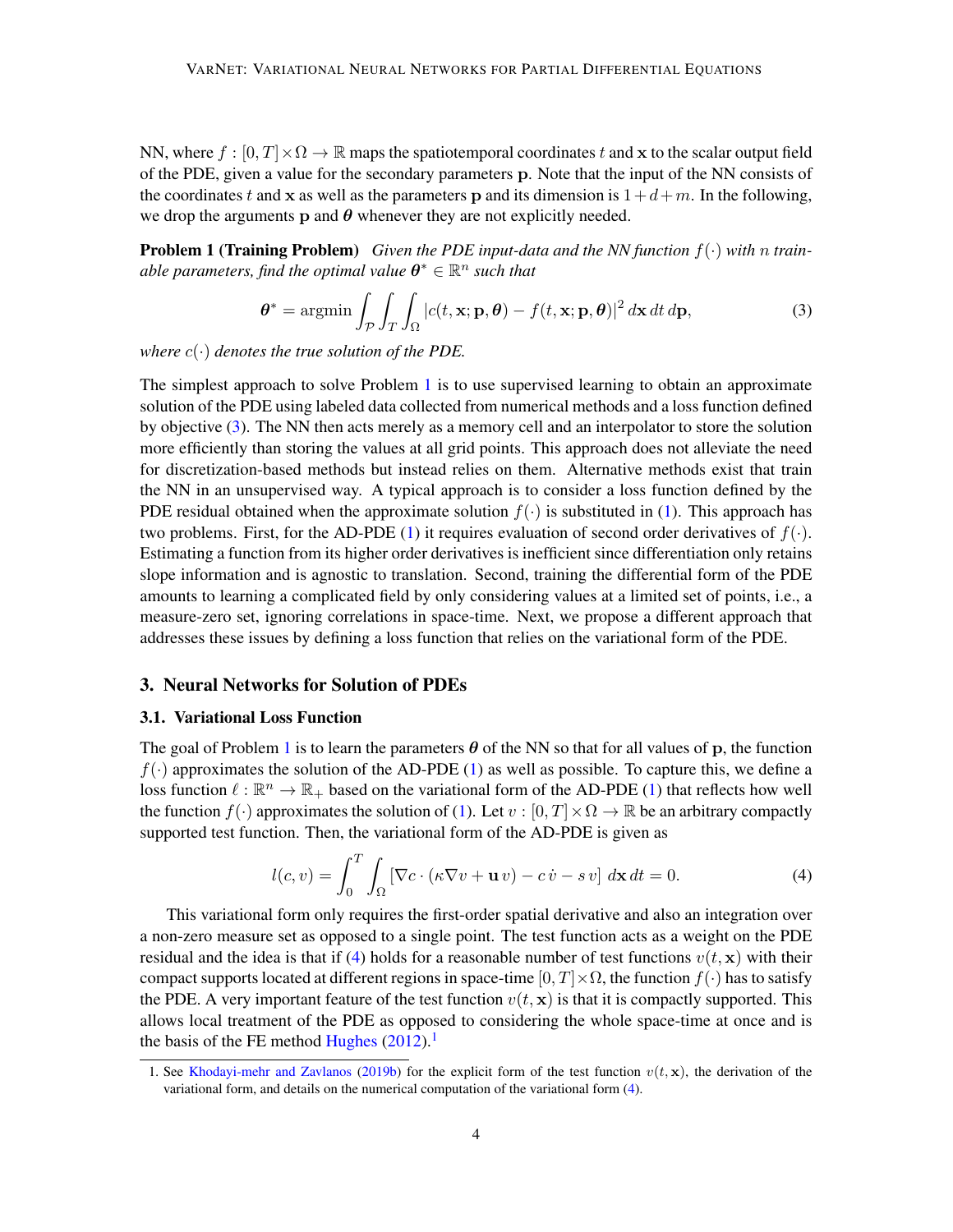<span id="page-4-2"></span>Algorithm 1 VarNet Algorithm

<span id="page-4-5"></span><span id="page-4-4"></span><span id="page-4-3"></span>**Require:** Space-time domain  $[0, T] \times \Omega$  and PDE input-data; **Require:** Widths of MLP-NN layers and the number of training points  $n_v$ ,  $n_0$ ,  $n_b$ , and  $n_v$ ; **Require:** Number of training epochs  $N$  and weights w in  $(5)$ ; 1: Generate uniform training points over  $[0, T] \times \Omega \times \mathcal{P}$ ; 2: for  $e = 1 : N$  do 3: for  $j = 1 : n_p$  do 4: Update trainable parameters  $\theta_{e,j}$  via an optimizer; 5: end for 6: end for

<span id="page-4-6"></span>Given the variational form [\(4\)](#page-3-2), we can now define the desired loss function. Consider a set of  $n_v$ test functions  $v_k(t, \mathbf{x})$  sampling the space-time  $[0, T] \times \Omega$ , a set of  $n_0$  points  $\mathbf{x}_k \in \Omega$  corresponding to the IC, and sets of  $n_{b,i}$  points  $(t_k, \mathbf{x}_k) \in [0, T] \times \Gamma_i$  for the enforcement of the BCs. Then, for a given set of PDE input-data, specified by p, we define the loss function  $\ell : \mathbb{R}^n \times \mathcal{P} \to \mathbb{R}_+$  as

$$
\ell(\boldsymbol{\theta}, \mathbf{p}) = w_1 \sum_{k=1}^{n_v} |l(f, v_k)|^2 + \frac{w_2}{n_0} \sum_{k=1}^{n_0} |f(0, \mathbf{x}_k) - g_0(\mathbf{x}_k)|^2
$$
  
+ 
$$
\frac{w_3}{\bar{n}_b} \sum_{i=1}^{n_b} \sum_{k=1}^{n_{b,i}} |f(t_k, \mathbf{x}_k) - g_i(t_k, \mathbf{x}_k)|^2,
$$
 (5)

where  $l(f, v_k)$  is defined by [\(4\)](#page-3-2),  $\mathbf{w} \in \mathbb{R}_+^3$  stores the penalty weights corresponding to each term, and  $\bar{n}_b = \sum_{i=1}^{n_b} n_{b,i}$  is the total number of training points for the BCs. Normalizing by  $n_0$  and  $\bar{n}_b$ makes the weights w in the loss function [\(5\)](#page-4-0) independent of the number of training points.

Next, consider a set of  $n_p$  points  $p_j \in \mathcal{P}$  sampling the space of the secondary parameters. Then, integrating [\(5\)](#page-4-0) over the secondary parameters we obtain the total loss function  $\ell : \mathbb{R}^n \to \mathbb{R}_+$  as

<span id="page-4-1"></span><span id="page-4-0"></span>
$$
\ell(\boldsymbol{\theta}) = \sum_{j=1}^{n_p} \ell(\boldsymbol{\theta}, \mathbf{p}_j).
$$
 (6)

This loss function is lower-bounded by zero. Since this bound is attainable for the exact solution of the AD-PDE [\(1\)](#page-2-0), the value of the loss function is an indicator of how well the NN approximates the solution of the PDE. Training using loss function  $(6)$  is an instance of unsupervised learning since the solution is not learned from labeled data. Instead, the training data here are unlabeled samples of space-time and the physics captured by the AD-PDE [\(1\)](#page-2-0) guides learning of the parameters  $\theta$ . In that sense, our approach is a model-based method as opposed to a merely statistical method that automatically extracts features and cannot be easily interpreted.

## 3.2. VarNet Deep Learning Library

The proposed VARNET Algorithm [1](#page-4-2) utilizes the loss function  $(6)$  to approximate the solution of AD-PDEs. It begins by requiring the properties of the spatial domain  $\Omega$  and the time horizon T as well as the input data to the AD-PDE. These inputs define an AD-PDE instance that is implemented in the VARNET library using the ADPDE(domain, diff, vel, source, tInterval, IC, BCs, MORvar) class where MORvar is an instance of MOR class for parametric problems. Next, the VARNET Algorithm [1](#page-4-2) requires the width of the layers of the multi-layer perceptron (MLP) NN, used to capture the solution of the AD-PDE, as well as the number of training points  $n_v, n_0, n_{b,i}$ , and  $n_p$ .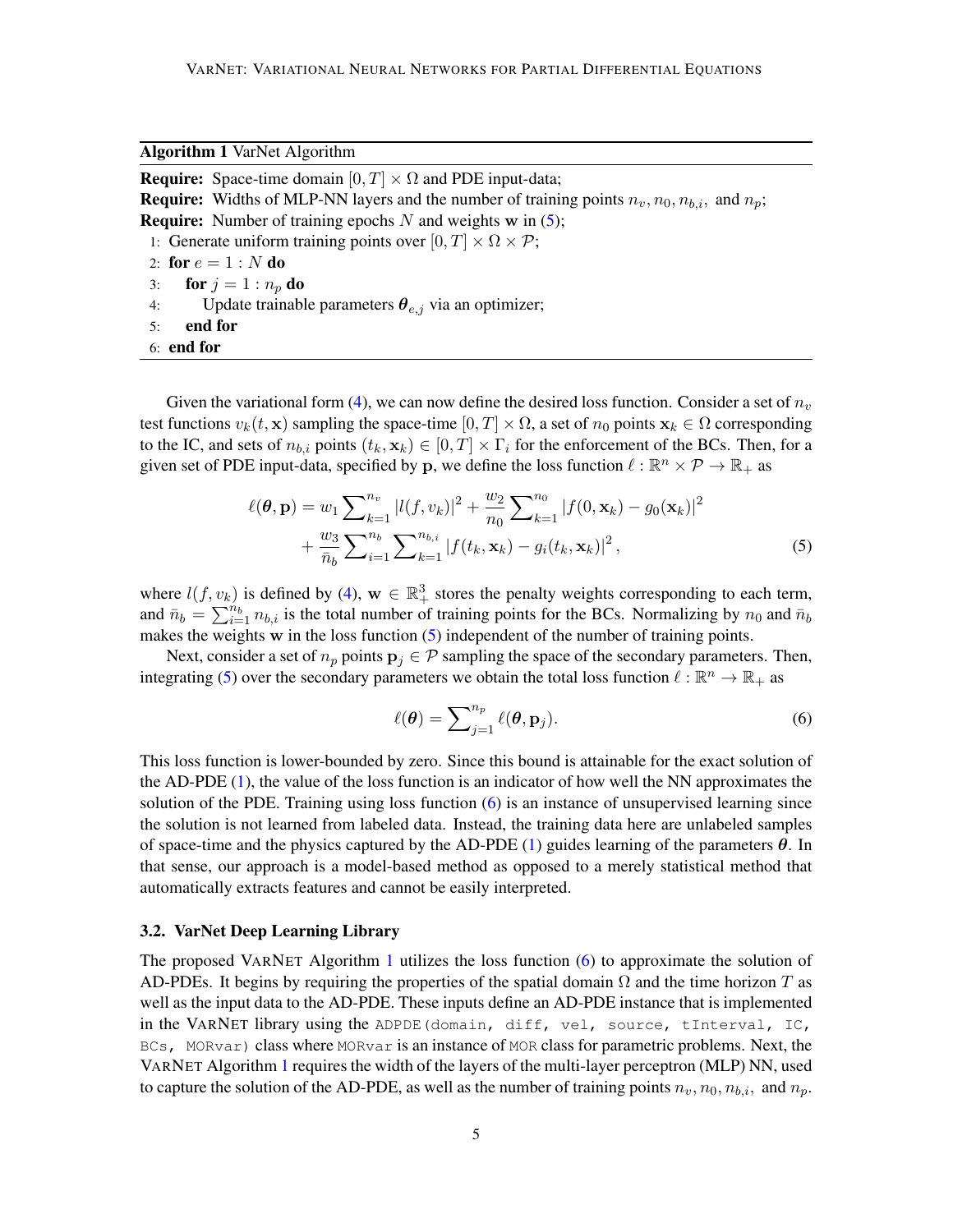This information defines the training Problem [1](#page-3-0) as an instance of  $VarNet$  (layerWidth, discNum, bDiscNum, tDiscNum) class. Finally, the number of training epochs as well as the penalty weights in the loss function [\(5\)](#page-4-0) must be given.

Given the number of training points, in line [1,](#page-4-3) the algorithm generates a uniform grid over space-time, its boundaries, and possibly the space of secondary parameters  $P$ . The training process begins in line [2](#page-4-4) where in each epoch the algorithm iterates through all training data. The loop over the samples  $p_i$  of the secondary parameters is performed in line [3.](#page-4-5) In line [4,](#page-4-6) the algorithm performs the optimization iteration for  $\mathbf{p}_i$  at epoch e, updating the parameters  $\theta_{e,i}$  of the NN for all training samples of the space-time and a given set of PDE input-data. The training process is performed in the member function VarNet.train (epochNum, weight, batchNum).

The VARNET library [Khodayi-mehr and Zavlanos](#page-8-6) [\(2019a\)](#page-8-6) implements Algorithm [1](#page-4-2) and contains additional functionalities including data parallelism and extensive tools for report generation during training and post-processing of the trained NNs. In [Khodayi-mehr and Zavlanos](#page-8-8) [\(2019b\)](#page-8-8) we present more details on the implementation of Algorithm [1](#page-4-2) and an extensive set of numerical experiments demonstrating its performance.

## 4. Numerical Experiments

In this section we study the performance of the VARNET Algorithm [1](#page-4-2) for the benchmark problem presented in [Mojtabi and Deville](#page-9-13) [\(2015\)](#page-9-13). This problem is defined for  $T = [0, 2]$  and  $\Omega = [-1, 1]$ with  $s(t, x) = 0$  in [\(1\)](#page-2-0),  $g_0(t, x) = -\sin(\pi x)$  in [\(2a\)](#page-2-1), and  $g_i(t, x) = 0$   $\forall i \in \{1, 2\}$  in [\(2b\)](#page-2-2), respectively. For highly advective cases with large Peclet numbers,<sup>[2](#page-5-0)</sup> a boundary layer is formed whose prediction requires very fine grids when solved by discretization-based numerical methods. In the following results, similar to [Mojtabi and Deville](#page-9-13) [\(2015\)](#page-9-13), we fix the velocity  $u = 1$  and study the performance of our approach for two diffusivity values  $\kappa = 0.1/\pi$  and  $\kappa = 0.01/\pi$ .

We use the ADAM optimization algorithm to train the NNs; see [Kingma and Ba](#page-9-14) [\(2014\)](#page-9-14). The VARNET Algorithm [1](#page-4-2) is run on a single NVIDIA GEFORCE RTX 2080 TI processor for each problem instance. In each case, we use a multi-layer perceptron (MLP) to capture the solution and unless otherwise specified, we use a sigmoid activation function for all neurons. For a given uniform grid over the space-time, we compute the approximation error as err =  $||\mathbf{f} - \mathbf{c}||/||\mathbf{c}||$ , where the vectors f and c stack the outputs of the NN and exact solution at the grid points, respectively. When the error values are biased against the NN solution, we add an asterisk to the reported value.

#### 4.1. Low Peclet Number

Figure [1](#page-6-0) shows the solution, provided by the VARNET Algorithm [1,](#page-4-2) for  $\kappa = 0.1/\pi$  overlaid on the analytical solution. The final error is  $err = 0.04$ . We use a single layer MLP with sigmoid activation, 20 neurons in the layer,  $n_v = 300 \times 20$ ,  $n_0 = 20$ , and  $n_{b,i} = 300$  training points, and set the weights to  $w = [1, 10, 10]$ . Note that the number of temporal training points should be sufficiently large to ensure that the dimensionless Courant number, defined as  $C = u\Delta t/\Delta x$ , is upper-bounded and guarantee the stability of the solution across time [Donea and Huerta](#page-8-11) [\(2003\)](#page-8-11). An animation of the approximate solution  $f(t, x)$  for the case of  $\kappa = 0.1/\pi$  is compared to the analytical solution in [Khodayi-mehr and Zavlanos](#page-8-12) [\(2019c\)](#page-8-12).

<span id="page-5-0"></span><sup>2.</sup> Peclet number is a measure of the relative dominance of advection over diffusion and is defined as Pe =  $u\hat{i}/\kappa$ , where l is a characteristic length of  $\Omega$ , u is a characteristic velocity, and  $\kappa$  is the average diffusivity of the medium.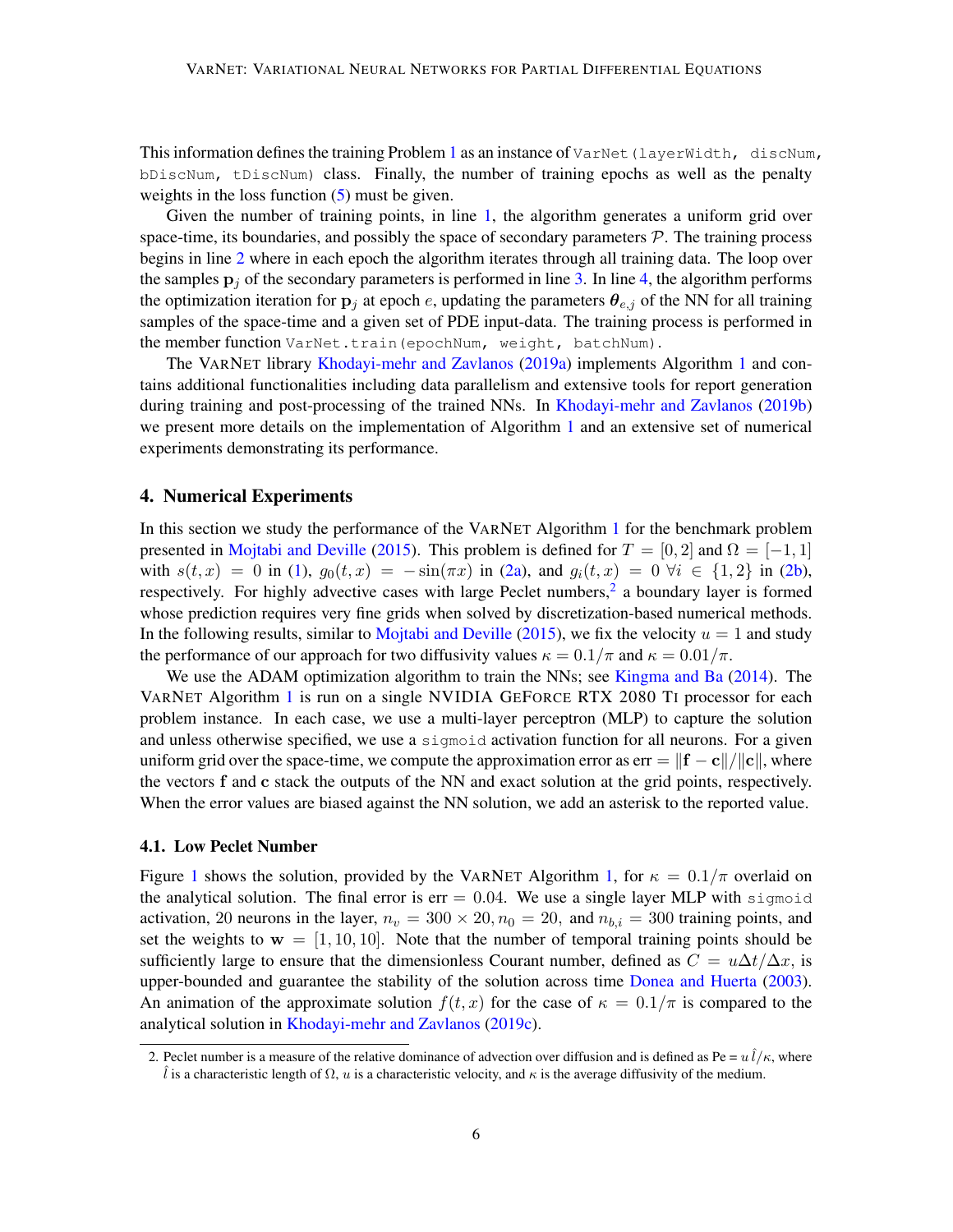<span id="page-6-0"></span>

Figure 1: Snapshots of the NN solution to the AD problem [\(1\)](#page-2-0) for diffusivity  $\kappa = 0.1/\pi$ .

<span id="page-6-1"></span>

Figure 2: Snapshots of the NN solution for diffusivity  $\kappa = 0.01/\pi$  overlaid on exact solution in select points shown by the dots.

<span id="page-6-2"></span>Table 1: Error values for diffusivity  $\kappa = 0.01/\pi$ , calculated for the set of point values reported in [Mojtabi and Deville](#page-9-13) [\(2015\)](#page-9-13).

| No. | $\boldsymbol{n}$ | activation | $n_{\eta}$        | $err^*$ |
|-----|------------------|------------|-------------------|---------|
|     | 81               | tanh       | $100 \times 10$   | 0.83    |
| 2   | 81               | sigmoid    | $100 \times 10$   | 0.49    |
| 3   | 271              | sigmoid    | $800 \times 150$  | 0.08    |
| 4   | 911              | sigmoid    | $800 \times 150$  | 0.09    |
| 5   | 911              | sigmoid    | $1000 \times 200$ | 0.08    |

As mentioned earlier, one of the important contributions of this paper is the novel loss function based on the variational form of the AD-PDE. To demonstrate the effectiveness of our loss function, we solve the case of  $\kappa = 0.1/\pi$  using the differential form of the PDE as well; see also the discussion pursuant to Problem [1.](#page-3-0) Using the same architecture and settings with  $n_v = 1200 \times 80, n_0 =$ 80, and  $n_{b,i} = 1200$  training points (equivalent to the number of integration points above), the final error is err = 0.88. After a set of simulations, the best result corresponding to  $n_v = 3000 \times$  $1000, n_0 = 1000$ , and  $n_{b,i} = 3000$  and  $w = [1, 10, 5]$  has an error of err = 0.50. An animation of the approximate solution  $f(t, x)$  for this case is compared to the analytical solution in [Khodayi](#page-8-13)[mehr and Zavlanos](#page-8-13) [\(2019e\)](#page-8-13). Observe that there is considerable error in capturing the solution and its BICs when the differential form is used, although the number of training points is much larger.

#### 4.2. High Peclet Number

Next, we consider the case of  $\kappa = 0.01/\pi$  which corresponds to an order of magnitude higher Peclet number and is much more challenging to solve. Figure [2](#page-6-1) shows the snapshots of the solution from a MLP with two layers with [10, 20] neurons in the layers amounting to  $n = 271$  trainable parameters. We train the NN using  $n_v = 800 \times 150$ ,  $n_0 = 150$ , and  $n_{b,i} = 800$  training points and set the weights to  $w = [1, 10, 10]$ . Note that for  $\kappa = 0.01/\pi$  the analytical solution is numerically unstable and we only compare to a set of point values reported in [Mojtabi and Deville](#page-9-13) [\(2015\)](#page-9-13). The final error comparing to these point values is  $err^* = 0.09$ . This error value is conservative since it only considers the boundary layer which is the most challenging to approximate, as opposed to the whole space-time. Discretization-based methods have difficulty capturing the boundary layer at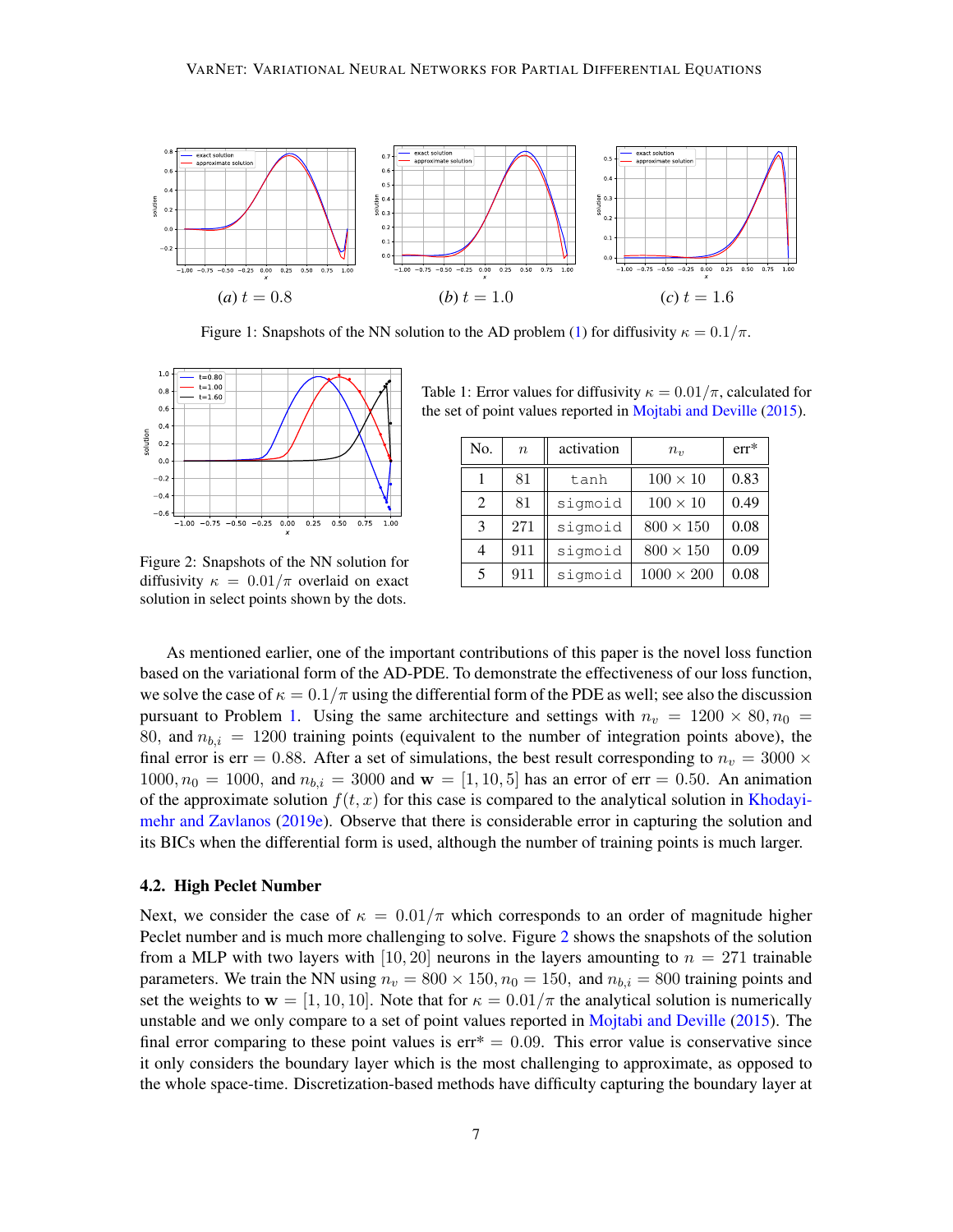| No. | $\, n$ | $n_{\eta}$     | $\kappa$                  | err     |
|-----|--------|----------------|---------------------------|---------|
|     | 101    | $300\times20$  | $0.01/\pi \approx 0.0032$ | $0.33*$ |
| 2   |        |                | 0.005                     | $0.40*$ |
| 3   |        |                | $0.1/\pi \approx 0.03183$ | 0.14    |
|     | 921    | $800\times150$ | $0.01/\pi$                | $0.09*$ |
| 5   |        |                | $0.005\,$                 | $0.15*$ |
|     |        |                | $0.1/\pi$                 | 0.00    |



<span id="page-7-1"></span><span id="page-7-0"></span>Table 2: Error values for the parametric solution of the AD problem [\(1\)](#page-2-0) as a function of diffusivity  $\kappa$ .

Figure 3: Parametric solution of the AD problem [\(1\)](#page-2-0) as a function of  $\kappa$  at  $t = 1.5$ .

 $x = 1$  and require an extremely fine grid and consequently a large model, see [Mojtabi and Deville](#page-9-13) [\(2015\)](#page-9-13), whereas our approach can capture the solution with only  $n = 271$  trainable parameters. An animation of the solution  $f(t, x)$  for this case is given in [Khodayi-mehr and Zavlanos](#page-8-14) [\(2019d\)](#page-8-14).

Table [1](#page-6-2) shows the performance of the VARNET Algorithm [1,](#page-4-2) in solving the AD problem [\(1\)](#page-2-0) with diffusivity  $\kappa = 0.01/\pi$ , for different activation functions and network capacities. Specifically, we examine three MLP structures with  $[20]$ ,  $[10, 20]$ , and  $[10, 20, 30]$  neurons in the layers. The number of training points  $n_0$  and  $n_{b,i}$  for BICs can be deduced from  $n_v$  and are not reported. Comparing the first two cases, observe that tanh activation is incapable of capturing the solution. From case 3, it can be seen that simultaneous increase of the number of trainable parameters  $n$  and the number of training points  $n_v$  dramatically decreases the error. Note however that increasing n without increasing  $n_v$  destabilizes the training process. Finally considering cases 4 and 5, observe that further increase of the network capacity does not seem to decrease the error. Referring to Figure [2](#page-6-1) note that the error values reported in Table [1](#page-6-2) effectively capture the error in boundary layer  $x = 1$ . To capture this layer even better, the number of spatial samples and thus, to maintain the Courant number, the number of temporal samples need to be further increased.

#### 4.3. Model Order Reduction

Finally, we study the performance of the VARNET algorithm [1](#page-4-2) for MOR by training NNs that parametrically solve the AD-PDE [\(1\)](#page-2-0) as a function of diffusivity for  $\kappa \in [0.003, 0.033]$ , which amounts to a range of more than one order of magnitude. We use  $n_p = 5$  geometric samples  $\kappa \in \{0.003, 0.0048, 0.0078, 0.0126, 0.0204, 0.033\}$  $\kappa \in \{0.003, 0.0048, 0.0078, 0.0126, 0.0204, 0.033\}$  $\kappa \in \{0.003, 0.0048, 0.0078, 0.0126, 0.0204, 0.033\}$  for training. Table 2 shows the final errors for diffusivity values other than the ones used for training. For the two smaller values of diffusivity, the analytical solution is unstable and only the point values reported in [Mojtabi and Deville](#page-9-13) [\(2015\)](#page-9-13) are compared which results in biased (larger) error values for these cases. Note that the parametric solutions with only  $n = 921$  trainable parameters are as good as the ones reported for individual diffusivity values above, meaning that MOR has no major effect in the solution. This is in contrast to traditional MOR methods that often introduce large errors. The continuous, parametric representation of the solution provides valuable tools for analysis of dynamical systems. For instance, we can study the sensitivity of the solution of the AD problem [\(1\)](#page-2-0) to the change of diffusivity  $\kappa$  of the medium. Figure [3](#page-7-1) shows the solution snapshots at  $t = 1.5$  as a function of  $\kappa$ . Note that as  $\kappa$ decreases, the peak value is better preserved and carried downstream with less diffusion and as a result, the boundary layer becomes sharper.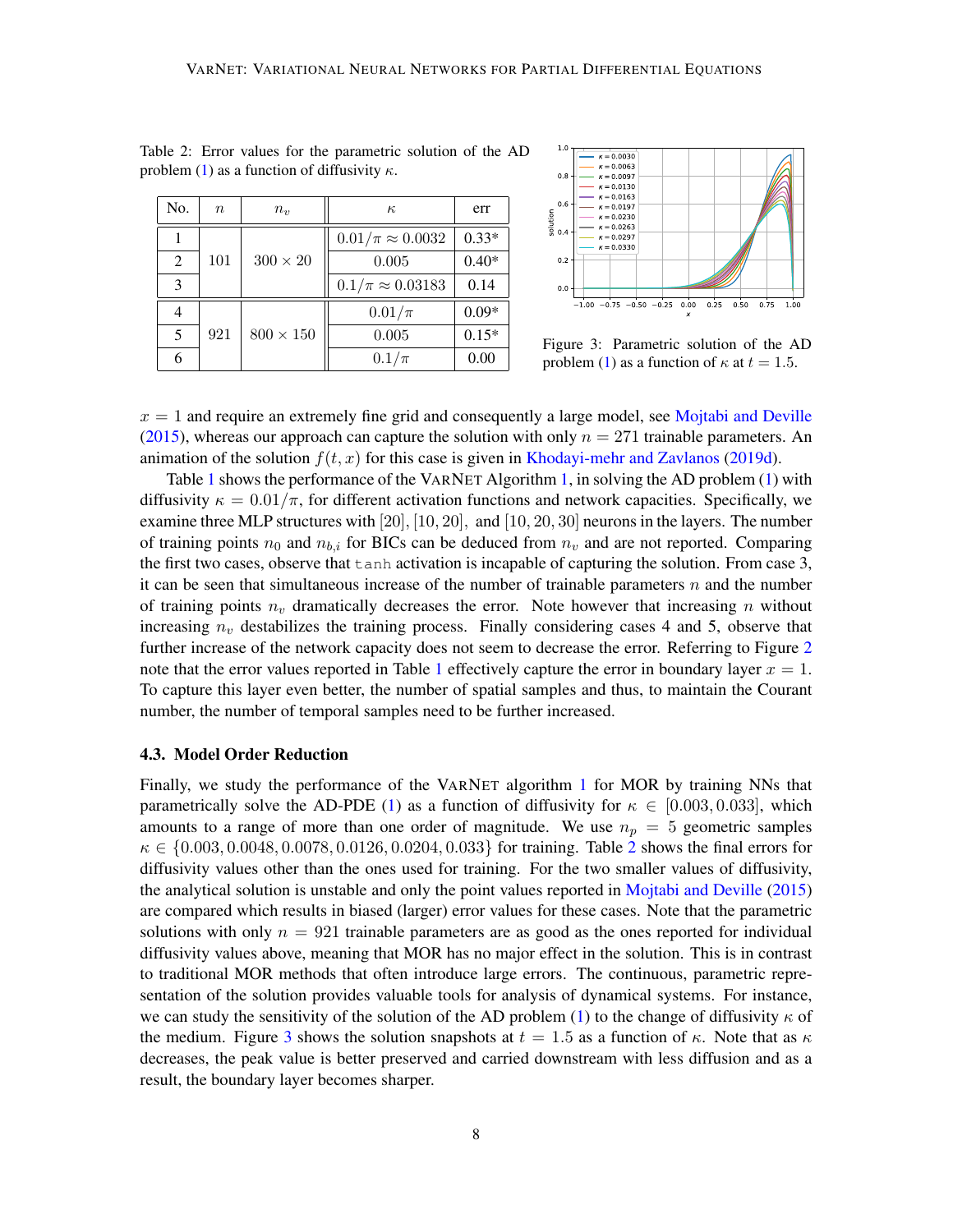# **References**

<span id="page-8-0"></span>William F Ames. *Numerical methods for partial differential equations*. Academic press, 2014.

- <span id="page-8-5"></span>VI Avrutskiy. Neural Networks catching up with finite differences in solving partial differential equations in higher dimensions. *arXiv preprint arXiv:1712.05067*, 2017.
- <span id="page-8-11"></span>Jean Donea and Antonio Huerta. *Finite Element methods for flow problems*. John Wiley & Sons, 2003.
- <span id="page-8-4"></span>Xiaoxiao Guo, Wei Li, and Francesco Iorio. Convolutional Neural Networks for steady flow approximation. In *Proceedings of the 22nd ACM SIGKDD International Conference on Knowledge Discovery and Data Mining*, pages 481–490. ACM, 2016.
- <span id="page-8-10"></span>Thomas JR Hughes. *The finite element method: linear static and dynamic finite element analysis*. Courier Corporation, 2012.
- <span id="page-8-7"></span>Thomas JR Hughes and Garth N Wells. Conservation properties for the Galerkin and stabilised forms of the advection–diffusion and incompressible Navier–Stokes equations. *Computer methods in applied mechanics and engineering*, 194(9-11):1141–1159, 2005.
- <span id="page-8-9"></span>Willem Hundsdorfer. Numerical solution of advection-diffusion-reaction equations. *Centrum voor Wiskunde en Informatica*, 24:30–41, 1996.
- <span id="page-8-6"></span>Reza Khodayi-mehr and Michael M. Zavlanos. VarNet deep learning library for the solution of partial differential equations, 2019a. <https://github.com/RizaXudayi/VarNet>.
- <span id="page-8-8"></span>Reza Khodayi-mehr and Michael M Zavlanos. VarNet: Variational neural networks for the solution of partial differential equations. 2019b. [Online]. Available: https://arxiv.org/pdf/1912.07443.pdf.
- <span id="page-8-12"></span>Reza Khodayi-mehr and Michael M. Zavlanos. 1D time-dependent Advection-Diffusion PDE - low Peclet number, 2019c. <https://vimeo.com/328756962>.
- <span id="page-8-14"></span>Reza Khodayi-mehr and Michael M. Zavlanos. 1D time-dependent Advection-Diffusion PDE high Peclet number, 2019d. <https://vimeo.com/328759472>.
- <span id="page-8-13"></span>Reza Khodayi-mehr and Michael M. Zavlanos. 1D time-dependent Advection-Diffusion PDE - low Peclet number - residual loss function, 2019e. <https://vimeo.com/350138714>.
- <span id="page-8-2"></span>Reza Khodayi-mehr and Michael M Zavlanos. Deep learning for robotic mass transport cloaking. *IEEE Transactions on Robotics*, 2020. doi: 10.1109/TRO.2020.2980176.
- <span id="page-8-1"></span>Reza Khodayi-mehr, Wilkins Aquino, and Michael M. Zavlanos. Model-based active source identification in complex environments. *IEEE Transactions on Robotics*, 35(3):633–652, 2019. doi: 10.1109/TRO.2019.2894039.
- <span id="page-8-3"></span>Yuehaw Khoo, Jianfeng Lu, and Lexing Ying. Solving parametric PDE problems with artificial neural networks. *arXiv preprint arXiv:1707.03351*, 2017.